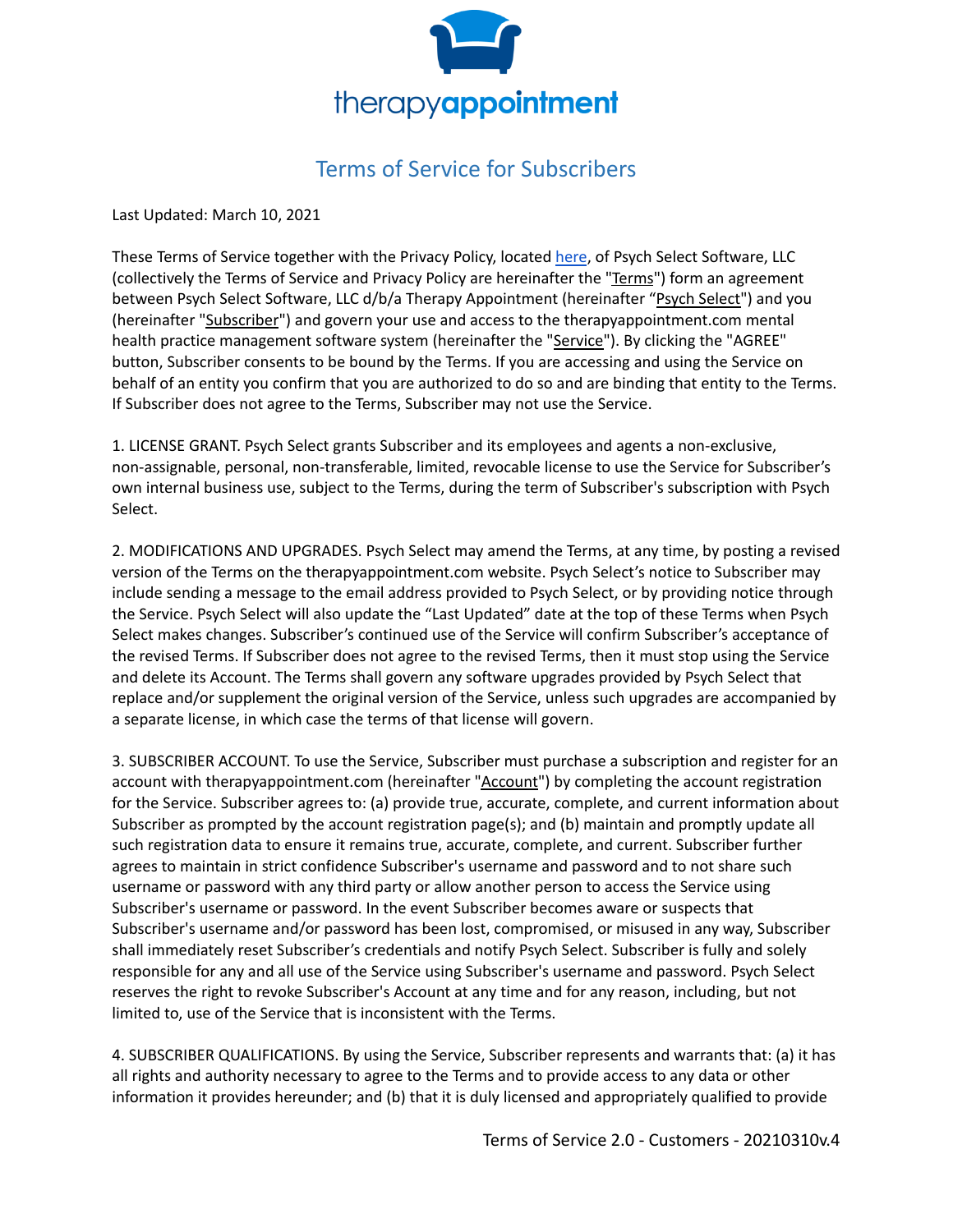the services it provides to its patients in connection with the Service. Subscriber will immediately notify Psych Select if: (1) Subscriber becomes aware of any development rendering untrue or misleading Subscriber's representations, warranties, and/or covenant under these Terms; (2) Subscriber's professional license has been revoked, suspended, or restricted in any way; or (3) Subscriber becomes aware of any medical incident, error, or adverse event arising out of any service rendered by Subscriber within, through, or related to the Service that may reasonably be expected to give rise to a claim being made against Subscriber or if Subscriber has been named in a claim or suit arising out of any service rendered by Subscriber within, through, or related to the Service.

5. RESTRICTIONS. Subscriber agrees that it will not: (a) copy, reproduce, modify, translate, create derivative works of, disclose or publicly display the Service; (b) decompile, disassemble, reverse engineer or otherwise attempt to determine the functionality of the Service; (c) directly or indirectly license, distribute, resell, rent, lease, subcontract, operate as a service bureau or otherwise make the Service available to any third party; (d) use the Service to develop a product or service that is the same or substantially similar to the Service; (e) disclose or share any passwords or other security or authentication with respect to the Service to or with any other person or entity; (f) use the Service for a purpose other than that set forth in the Terms or in a manner that violates any applicable law, rule or regulation; (g) remove, conceal or alter any personally identifiable information, identification, copyright or proprietary rights notices or labels from or on the Service; (h) access or permit any third party to access (or attempt or permit any third party to attempt to access) any content or information (including, personally identifiable information) other than as authorized under the Terms; (i) attempt to disrupt the operation of the Service or use the Service in any manner that could damage Psych Select's services or networks; or (j) post or transmit any information that is unlawful, libelous, defamatory, obscene, fraudulent, predatory of minors, harassing, threatening, or hateful to any person, or that infringes or violates any intellectual property right or privacy or publicity right of another party.

6. THIRD PARTY SERVICES. Subscriber may elect to allow automatic electronic communication between the Service and certain third party services (e.g., for claims and payment processing). Such third party services are offered by independent third parties, not Psych Select. PSYCH SELECT DISCLAIMS ALL WARRANTIES, WHETHER EXPRESS OR IMPLIED, WHETHER ARISING BY STATUTE OR OTHERWISE IN LAW OR FROM A COURSE OF DEALING OR USAGE OF TRADE, INCLUDING ANY WARRANTY OF ACCURACY, COMPLETENESS, PERFORMANCE, CURRENCY, MERCHANTABILITY, FITNESS FOR A PARTICULAR PURPOSE, NON-INFRINGEMENT OR TITLE WITH RESPECT TO SUCH THIRD PARTY SERVICES. IF SUBSCRIBER ALLOWS SUCH AUTOMATIC ELECTRONIC COMMUNICATION BETWEEN THE SERVICE AND THIRD PARTY SERVICES, SUBSCRIBER DOES SO AT SUBSCRIBER'S OWN RISK, AND SUBSCRIBER AGREES THAT PSYCH SELECT IS NOT LIABLE FOR ANY DIRECT, INDIRECT, CONSEQUENTIAL, INCIDENTAL, PUNITIVE, SPECIAL, OR SIMILAR DAMAGES, INCLUDING DAMAGES FOR LOSS OF PROFITS, LOSS OF GOODWILL, WORK STOPPAGE, COMPUTER FAILURE OR MALFUNCTION, LOSS OF WORK SERVICE, OR ANY AND ALL OTHER COMMERCIAL DAMAGES OR LOSSES, WHETHER IN TORT, CONTRACT, OR OTHERWISE, FOR THE RESULTS OF ANY DATA PROCESSING THAT MAY OCCUR WHILE SUBSCRIBER'S HEALTHCARE CLAIMS OR CHARGE CARD TRANSACTIONS ARE BEING HANDLED BY THESE EXTERNAL AND COMPLETELY INDEPENDENT BUSINESS ENTITIES.

7. AGENT ACCOUNT LINK. If Subscriber wishes to establish a link with an Agent Account, Subscriber will initiate that link through the TherapyAppointment system in conjunction with direct contact with the desired Agent. Note that the Agency containing the Agent account must already be established through TherapyAppointment Support prior to linking with a Subscriber. To establish a linked account, the system requires the Subscriber and Agent to coordinate and perform an active identity verification. Completion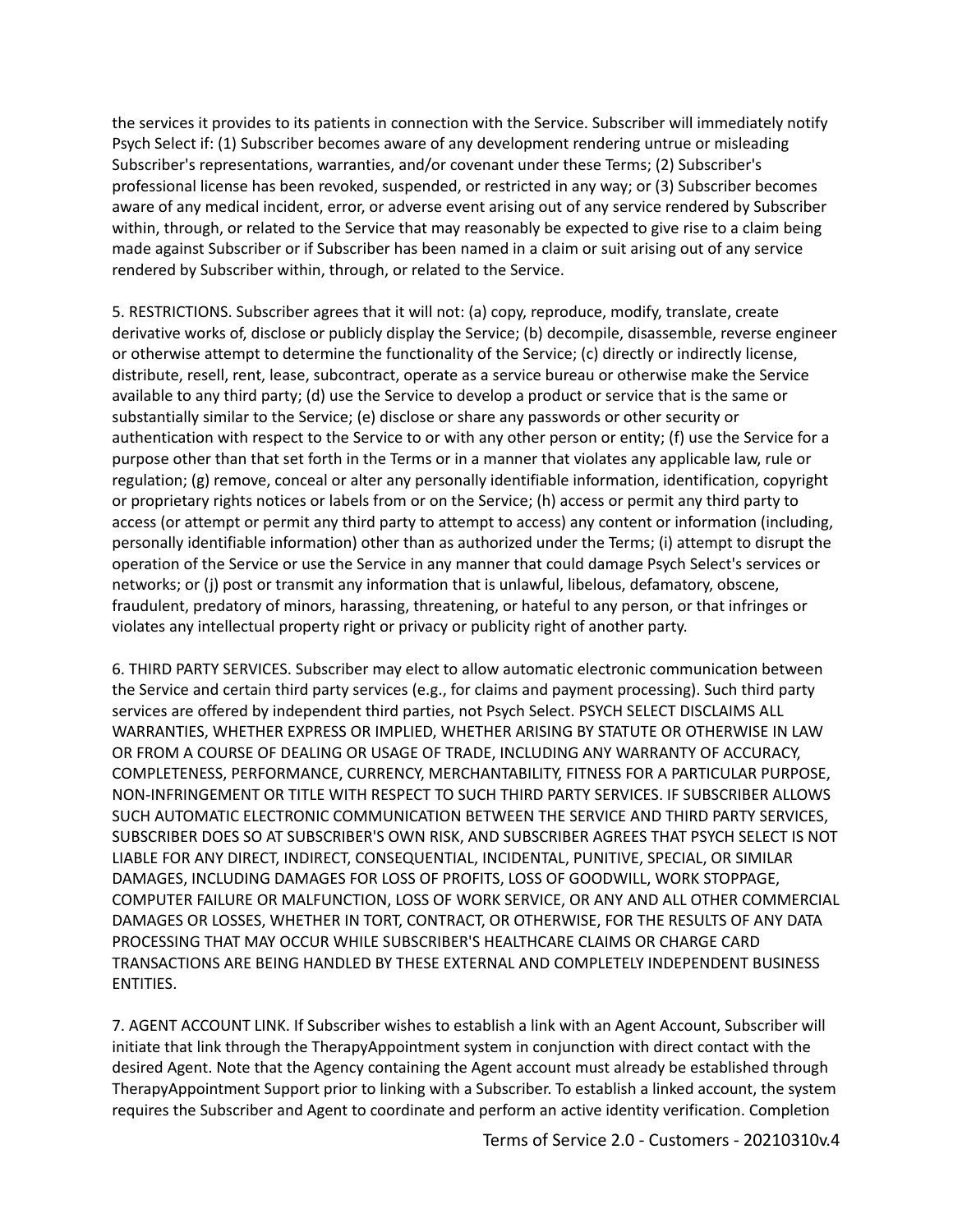of the identity verification step will create a link between the two accounts. The Subscriber can then set and manage roles and permissions for the Agent. To terminate the link with the Agent, Subscriber can "disable account" in the section of the system designated for managing their user accounts.

8. SUBSCRIBER OBLIGATIONS OF AGENT ACCOUNTS. In the event that Subscriber chooses to establish a link with an Agent, HIPAA requires that Subscriber shall also establish a separate business associate agreement with Agent. This relationship is not covered under the Business Associate Agreement that is established between the Subscriber and TherapyAppointment. In addition, Subscriber is responsible for setting and maintaining the roles and permissions for Agent access within their practice. Subscriber is also responsible for severing the link with an Agent Account when appropriate.

9. OTHER LINKS. In addition to the third party services described above, the Service may additionally contain links to other third-party websites. Such third-party websites are owned and operated by the third parties and/or their licensors, and Psych Select has no responsibility for or control over such websites. Subscriber acknowledges and agrees that Psych Select is not responsible or liable for the availability or accuracy of third-party websites, the security or regulatory compliance of such websites, or the content, advertising, or products or services on or available from such websites, and inclusion of any link or application on the Service does not imply any endorsement of such website or Services. It is Subscriber's responsibility to take precautions to ensure any linked material Subscriber selects is free of viruses and other harmful or destructive items.

10. TERM AND TERMINATION. Subscriber's right to use the Service and Account are provided on a monthly basis by subscription. If Subscriber breaches the Terms, Subscriber's right to use the Service and Subscriber's Account will terminate immediately and without notice. In addition, Psych Select may terminate Subscriber's Account for any reason by giving written notice of the effective date of such termination to facilitate the export of the data from the Subscriber's Account. Further, all provisions of the Terms except Section 1 (License Grant) will survive termination and continue in full force and effect. Upon termination of Subscriber's Account for any reason, Subscriber must cease access to the Service, except to the extent specifically permitted under Section 18 (Storage of Subscriber Data Following Termination) and subject to all of the Terms.

11. CONFIDENTIAL INFORMATION. In using the Service, Subscriber may have access to confidential and or proprietary information of Psych Select and its licensors and suppliers that may include, but is not limited to, software, codes, technology, logic, techniques, formats, tools, designs, concepts, methods, processes, ideas, functional specifications, technical materials and information, and related documentation (hereinafter "Confidential Information"). Subscriber will maintain such Confidential Information in confidence and use such information only for purposes of Subscriber's use of the Service, in accordance with the Terms.

12. PROPRIETARY RIGHTS. THE SERVICE IS LICENSED, NOT SOLD. All right, title and interest in and to the Service and all Intellectual Property Rights therein are and shall remain exclusively with Psych Select, its licensors and their respective successors and assigns. Subscriber is not granted any right, title or interest whatsoever in the Service or any Intellectual Property Rights (as defined below) associated with the Service. To the extent Subscriber provides any verbal or written ideas or feedback to Psych Select concerning the Service (hereinafter "User Feedback"), Subscriber hereby assigns, transfers and conveys to Psych Select, or its designee, all worldwide right, title, and interest in and to any and all User Feedback, including any ideas, findings, conclusions, concepts, improvements and Intellectual Property Rights in such User Feedback and Psych Select reserves the right to use any User Feedback, including any

Terms of Service 2.0 - Customers - 20210310v.4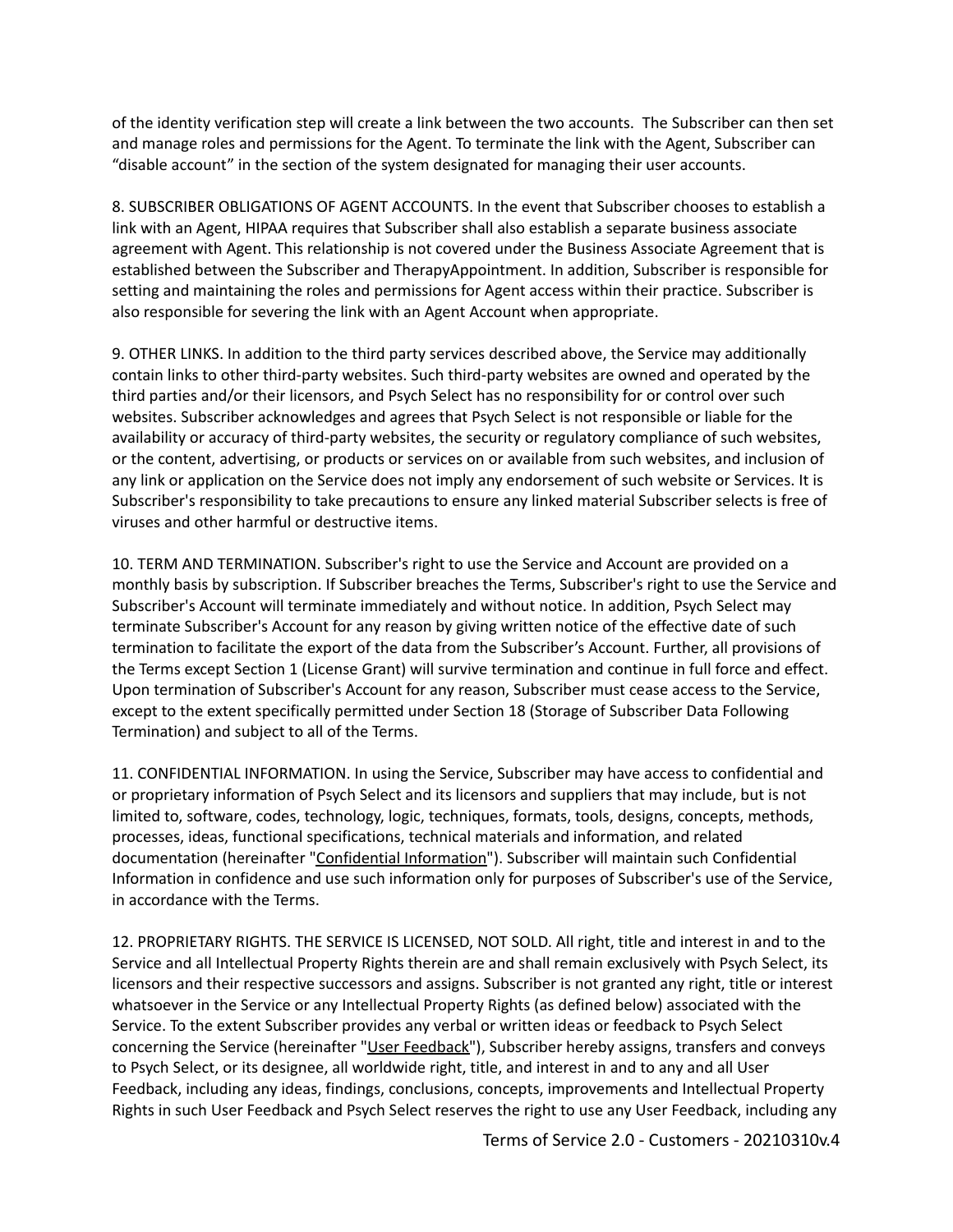comments, endorsements, and contributions by Subscriber in advertising for the Service and Psych Select. "Intellectual Property Rights" means all intellectual property and other similar proprietary rights, in any jurisdiction, including rights in and to: (a) trade secrets, know-how and other confidential or non-public business information; (b) original works of authorship and any moral rights relating thereto; (c) trademarks, service marks, trade dress and other indications of origin; and (d) patents, invention disclosures, inventions and discoveries. Subscriber grants Psych Select license to use data and content it provides hereunder, and data about Subscriber's and its patients' use of the Service, for Subscriber's own business purposes, to the extent permitted by applicable law and so long as such uses do not competitively disadvantage Subscriber or compromise the privacy or security of confidential information of or about Subscriber or its patients. Use of Subscriber and patient information will be subject to the Terms.

13. DISCLAIMER OF WARRANTY. THE SERVICE IS PROVIDED "AS IS" WITH ALL FAULTS. TO THE EXTENT PERMITTED BY LAW, PSYCH SELECT HEREBY DISCLAIMS ALL WARRANTIES, WHETHER EXPRESS OR IMPLIED, INCLUDING WITHOUT LIMITATION WARRANTIES THAT THE SERVICE IS FREE OF DEFECTS, MERCHANTABLE, FIT FOR A PARTICULAR PURPOSE AND NON-INFRINGING. SUBSCRIBER BEARS THE ENTIRE RISK AS TO SELECTING THE SERVICE FOR SUBSCRIBER'S PURPOSES AND AS TO THE QUALITY AND PERFORMANCE OF THE SERVICE. Without limiting the generality of the foregoing or the limitation of liability set forth in Section 12 (Limitation of Liability), Subscriber acknowledges and agrees that: (a) Subscriber is using the Service at its own discretion and risk; (b) Subscriber is responsible for any and all decisions and conclusions made based on the data and output that results from use of the Service, any changes, use, or disclosures of the data by Subscriber's agents and employees, and all professional services it provides to its patients, including, without limitation, for all medical, treatment, and other patient care decisions; (c) Subscriber is solely responsible for obtaining all necessary informed consents and providing all notices required to be delivered to the patients in connection with care provided by Subscriber; and (d) neither Psych Select Software LLC nor any of its suppliers or licensors shall be responsible for any data or output that results from Subscriber's use of the Service. This limitation will apply notwithstanding the failure of essential purpose of any remedy. Some jurisdictions do not allow the exclusion or limitation of implied warranties, so this disclaimer may not apply to Subscriber.

14. LIMITATION OF LIABILITY. EXCEPT AS REQUIRED BY LAW, PSYCH SELECT WILL NOT BE LIABLE FOR ANY INDIRECT, SPECIAL, INCIDENTAL, CONSEQUENTIAL OR EXEMPLARY DAMAGES ARISING OUT OF OR IN ANY WAY RELATING TO THE USE OF OR THE INABILITY TO USE THE SERVICE, INCLUDING WITHOUT LIMITATION DAMAGES FOR LOSS OF GOODWILL, WORK STOPPAGE, LOST PROFITS, LOSS OF DATA, AND COMPUTER FAILURE OR MALFUNCTION, EVEN IF ADVISED OF THE POSSIBILITY OF SUCH DAMAGES AND REGARDLESS OF THE THEORY (CONTRACT, TORT OR OTHERWISE) UPON WHICH SUCH CLAIM IS BASED. ALTHOUGH EVERY REASONABLE EFFORT WILL BE MADE TO ENSURE THE CONSISTENT ONLINE AVAILABILITY OF THE SERVICE, SUBSCRIBER BEARS THE ENTIRE RISK FOR ANY LOSSES INCURRED BY THE UNAVAILABILITY OF THE SERVICE FOR ANY REASON. PSYCH SELECT'S COLLECTIVE LIABILITY UNDER THIS AGREEMENT WILL NOT EXCEED THE GREATER OF \$500 (FIVE HUNDRED DOLLARS) AND THE FEES PAID BY SUBSCRIBER UNDER THIS LICENSE (IF ANY). Some jurisdictions do not allow the exclusion or limitation of incidental, consequential or special damages, so this exclusion and limitation may not apply to Subscriber.

15. SUBSCRIBER INDEMNIFICATION. Subscriber shall defend, indemnify, and hold harmless Psych Select and its officers, directors, members, managers, equity holders, employees, agents, contractors, suppliers, and licensors against all costs, expenses, losses, and damages (including reasonable attorneys' fees and costs) incurred or awarded as a result of or in connection with claims of third parties against Psych Select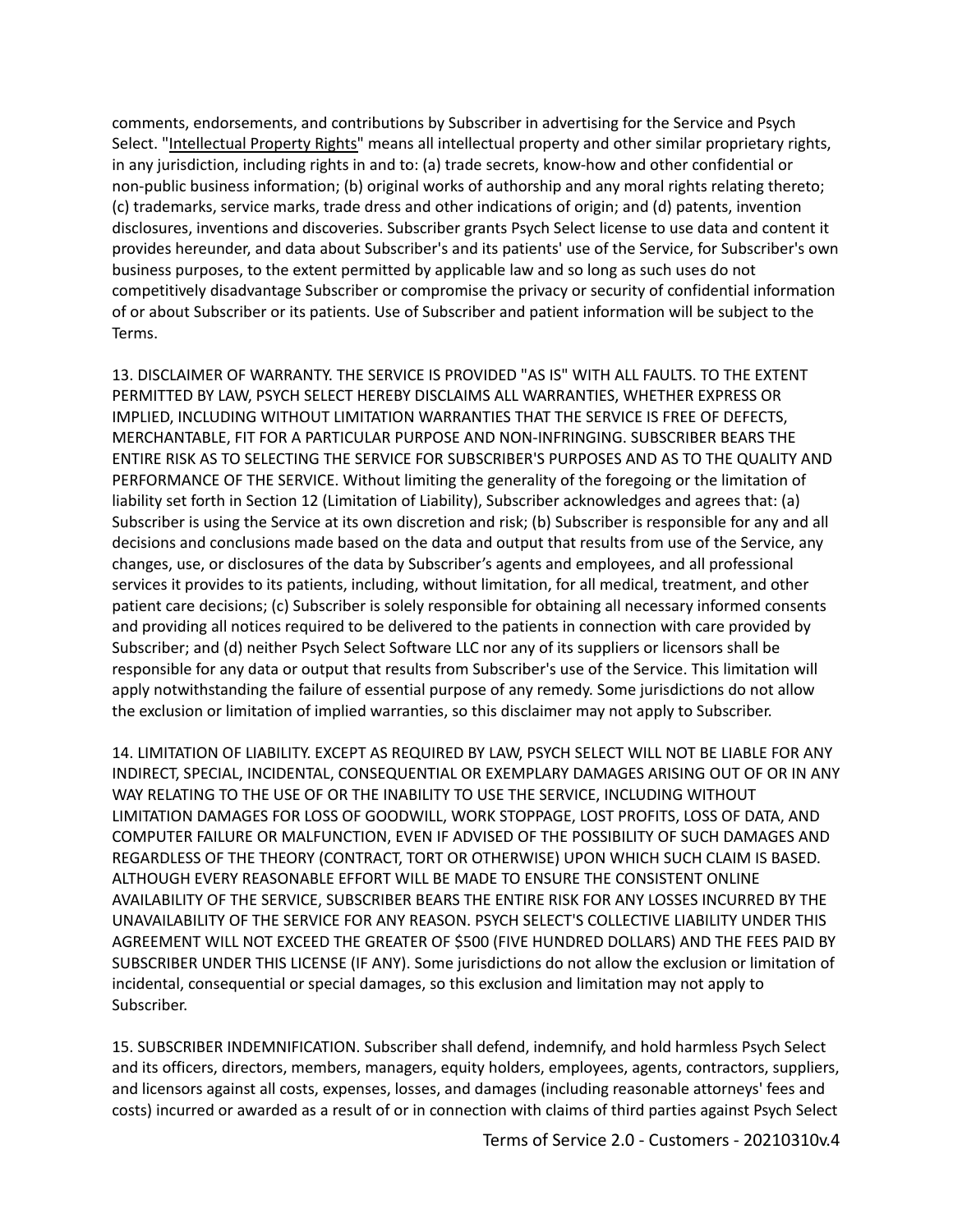based on or arising directly or indirectly out of: (a) Subscriber's (including its employees' and agents') use of the Service; (b) a breach by Subscriber (including any of its employees and agents) of any terms and conditions in these Terms; (c) Subscriber's (or its employee's or agent's) violation of any applicable laws or regulations; (d) any negligence, willful misconduct, or fraud by Subscriber (including any of its employees and agents); or (e) defamation, libel, violation of privacy rights, unfair competition, or infringement of any third party's intellectual property rights or allegations thereof to the extent caused by Subscriber (including any of its employees and agents).

16. EXPORT CONTROLS & DISCLAIMER. Subscriber's right to use the Service is subject to all applicable export restrictions. Subscriber must comply with all export and import laws and restrictions and regulations of any United States or foreign agency or authority relating to the Service and its use. Psych Select offers the Service only in the United States and makes no representations that any aspect of the Service is appropriate or available for use outside of the United States. Those who access the service outside of the United States are responsible for compliance with applicable laws.

17. U.S. GOVERNMENT END-USERS. The Service is a "commercial item," as that term is defined in 48 C.F.R. 2.101, consisting of "commercial computer software" and "commercial computer software documentation," as such terms are used in 48 C.F.R. 12.212 and 48 C.F.R. 227.7202. Consistent with 48 C.F.R. 12.212, 48 C.F.R. 27.405(b)(2) and 48 C.F.R. 227.7202, all U.S. government end users acquire the Service with only those rights as set forth herein.

18. SECURITY OF PROTECTED HEALTH INFORMATION. Subscriber may not use the Service in any way that is illegal, fraudulent, or violates the provisions of the Health Insurance Portability and Accountability Act of 1996 and its later extensions and modifications, including the Health Information Technology for Economic and Clinical Health Act (collectively "HIPAA"). These provisions restrict all unauthorized hacking, testing, or assessment which is intended to bypass the security policies and controls of the software. Subscriber acknowledges that Psych Select is not responsible for violation of these laws or related regulations due to Subscriber's actions or circumstances outside of Psych Select's control. These actions and circumstances include, but are not limited to the failure of Subscriber or Subscriber's employees and agents to: (a) choose adequate account passwords, and to protect those passwords from unauthorized disclosure; (b) log out of the Service on any computer or other device; (c) authenticate the identity of any patient or staff member requesting access to patient or staff passwords; (d) ensure that staff members with access to passwords are aware of HIPAA and have agreed to be bound by them; (e) use tools provided within the Service to monitor log-in activity for security breaches; (f) guard any protected health information (as defined by HIPAA) (hereinafter "PHI") downloaded to Subscriber's own storage device in accordance with HIPAA; (g) ensure that all individuals who are granted access to PHI have a legitimate need for that information in order to conduct healthcare operations (as defined by HIPAA); (h) ensure that any device used to access PHI is free from software viruses and any other hardware or software methods for collecting and disseminating information to unauthorized individuals; (i) if applicable, sign a HIPAA-compliant business associate agreement with agents and other subcontractors; (j) promptly report suspicious activity or misuse of the system to Psych Select for further investigation; and (k) cooperate with Psych Select to safeguard against such activity or misuse and to mitigate any harm arising therefrom.

19. PROTECTION OF PATIENT RIGHTS. In accordance with HIPAA, Subscriber may be subject to certain requirements related to health information that may be stored in or transmitted by the software provided by Psych Select. The obligations extending to Subscriber may include, without limitation: (a) providing individuals and with copies of patient health information subject in accordance with 45 C.F.R.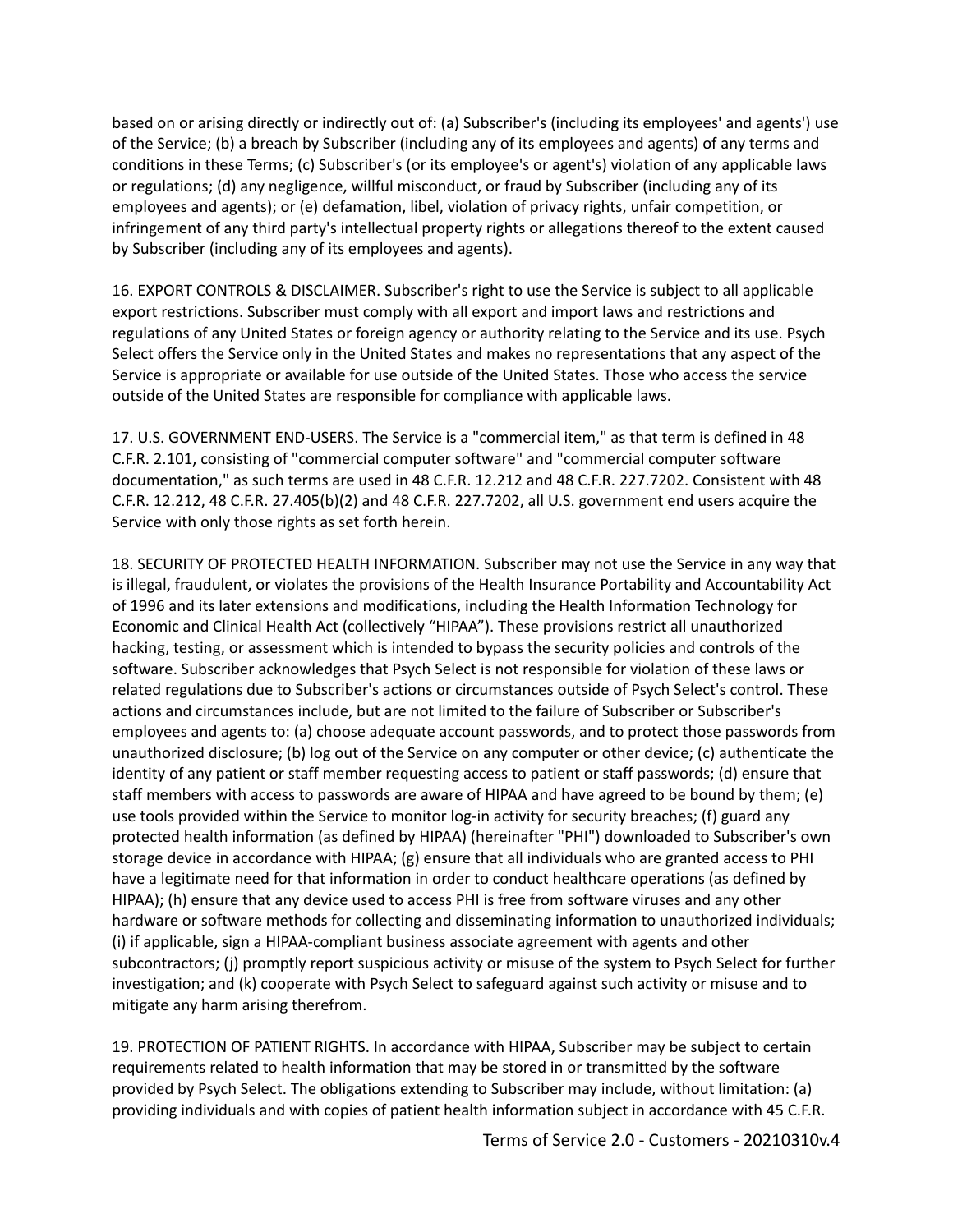§164.524 of the Privacy Rule; (b) providing individuals the opportunity to request amendment and to incorporate any amendments to the applicable records in accordance with 45 C.F.R. §164.526 of the Privacy Rule; and (c) provide individuals with an accounting of disclosures in of their protected health information in accordance with 45 C.F.R. §164.528 of the Privacy Rule. In accordance with 45 C.F.R. §164.504(e)(2)(ii) of the Privacy Rule, Psych Select provides Subscribers with tools and processes required to uphold these obligations. It is the policy of Psych Select not to intervene in the relationship between a clinical entity (or individual provider) and a patient, or to fulfill these or other similar responsibilities at the direct request of an individual. Subscriber is solely responsible for establishing and executing processes needed to comply with the standards specified by the Privacy Rule. Subscriber acknowledges that Psych Select is not responsible for Subscriber's compliance with any such requirements or for any violation of these laws or related regulations due to Subscriber's actions or circumstances outside of Psych Select's reasonable control.

20. STORAGE OF SUBSCRIBER DATA FOLLOWING TERMINATION. Upon termination of Subscriber's subscription, either by Psych Select or Subscriber, Psych Select will maintain, retain, and/or destroy all copies of Subscriber data residing in Psych Select's systems, in accordance with Psych Select's internal document management and retention policies, procedures, and practices and the following:

(a) Subscribers have the opportunity to export their data prior to the effective date of termination,

(b) After the effective date of termination, Subscriber shall have no access to Subscriber's account, and Subscriber's data, including all Protected Health Information received from or created or received by Psych Select on Subscriber's behalf, will be archived according to Psych Select's internal policies, procedures, and practices ("Archived Data"). Archived data is subject to additional security controls and may be automatically purged 365 days after termination of Subscriber's account access or otherwise in accordance with Psych Select's internal policies, procedures, and practices (the "Archived Storage Period"),

(c) At any time during the Archived Storage Period, a Subscriber may submit a written request to expedite destruction of Subscriber's data, which Psych Select may grant in its sole discretion,

(d) Data may be retrieved during the Archived Storage Period at Subscriber's written request; Psych Select reserves the right to charge a nominal fee for retrieving this data and to request additional identity verification prior to release;

(e) At the conclusion of the Archived Data Period, Psych Select will have no further obligation to maintain or provide access to Subscriber's data and may delete or destroy all remaining copies of the information in accordance with its internal applicable policies, procedures, and practices unless Subscriber has subscribed to a long-term data storage service offered by Psych Select,

(f) Psych Select will retain system and application logs and audit records necessary to maintain the integrity of the system as allowed for in 45 CFR 164.504(e)(3)(iii). Due to disaster recovery and business continuity requirements, Subscriber data may also be kept in system backups for a limited period following termination of Subscriber's Account. All protections and guarantees of data security and privacy stated in the Terms, Business Associate Agreement, or applicable law will remain in effect for this data regardless of Subscriber's status.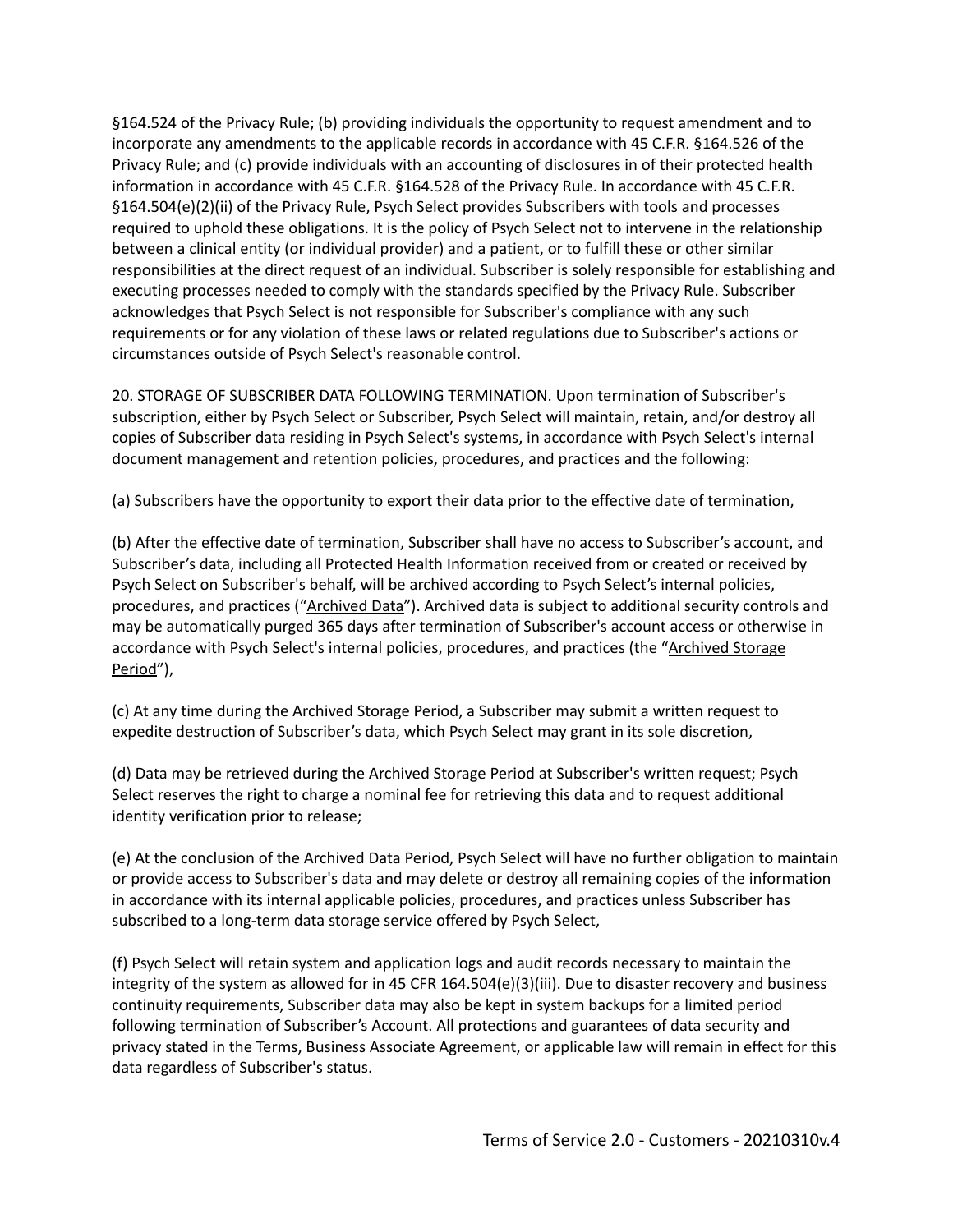21. INITIAL FREE TRIAL PERIOD. Psych Select offers a free 30-day trial for the Service. After the 30-day free trial, the regular fee for your service will be charged. All customers signing up for the Service under the free trial period will be required to submit payment card details as part of the process to allow automatic payments after the free trial period ends. The free trial does not include add-on fees for teletherapy services and claim services. Psych Select reserves the right to remove or cancel the free trial offer at any time. Psych Select reserves the right to change the features of the free trial offer at any time. All Psych Select general Terms and Conditions for the Service apply during any free trial period.

22. PAYMENT FOR SERVICES AND TERMINATION FOR NONPAYMENT. Subscriber's method of payment for the Service, including any additional fees, must be established prior to activating an Account. All payment terms can be found on the therapyappointment.com website. After any free trial period, initial payment and subsequent renewal payments for a monthly subscription to the Service will be applied to the established method of payment for the account without additional notification except as may be required by law, and monthly charges will continue to occur until a request for termination of services is received. Subscriber hereby authorizes Psych Select to automatically charge Subscriber's credit or debit card on file for these payments when due. If the charge card used to pay for services is declined for any reason, Psych Select will attempt to contact Subscriber via email at the email address Subscriber has recorded in Subscriber's account to inform Subscriber of the non-receipt of payment. If no payment is received within 30 calendar days of the date of the first email message, Subscriber's Account may be placed into a suspended status. While in this status, Subscriber may be granted access to patient information that Subscriber has previously entered, but Subscriber and Subscriber's patients will not be permitted to use the Service to set appointments, submit insurance claims, record progress notes, or perform any other activities that involve the storage of new information in Subscriber's Account. If non-payment is the only reason for suspension of service, the payment of past due amounts will promptly restore Subscriber's full Account.

23. ELECTRONIC CONTRACTING AND NOTICES. Subscriber's agreement to the Terms, by clicking "AGREE" constitutes Subscriber's electronic signature and agreement to the Terms. Subscriber acknowledges that he/she is able to electronically receive, download, and print the Terms. Subscriber further agrees that Psych Select may send to Subscriber in electronic form any notices, disclosures, reports, documents, communications or other records regarding the services or Service (collectively, hereinafter "Notices"). Psych Select may send Subscriber electronic Notices: (a) to the e-mail address that Subscriber provided during Subscriber's registration process; or (b) by posting the Notice through the Service. The delivery of any Psych Select Notice is effective when sent or posted by Psych Select, regardless of whether Subscriber reads the Notice. Subscriber may withdraw consent to receive further Notices electronically by contacting support@therapyappointment.com, but upon withdrawal of such consent, Subscriber's Account to use the Service will be terminated.

24. MISCELLANEOUS. The Terms constitutes the entire agreement between the Subscriber and Psych Select concerning the subject matter hereof, and it may only be modified by written amendment signed by an authorized executive of Psych Select. Except to the extent applicable law, if any, provides otherwise, this Agreement will be governed by the laws of the State of North Carolina, excluding its conflict of law provisions. Subscriber hereby consents to the exclusive jurisdiction of the courts of the State of North Carolina for the resolution of any dispute based upon or relating to the Subscriber's use of the Service. The Terms will not be governed by the United Nations Convention on Contracts for the International Sale of Goods. If any part of the Terms are held invalid or unenforceable, that part will be construed to reflect the parties' original intent, and the remaining portions will remain in full force and effect. A waiver by Psych Select of any term or condition of the Terms or any breach thereof, in any one

Terms of Service 2.0 - Customers - 20210310v.4